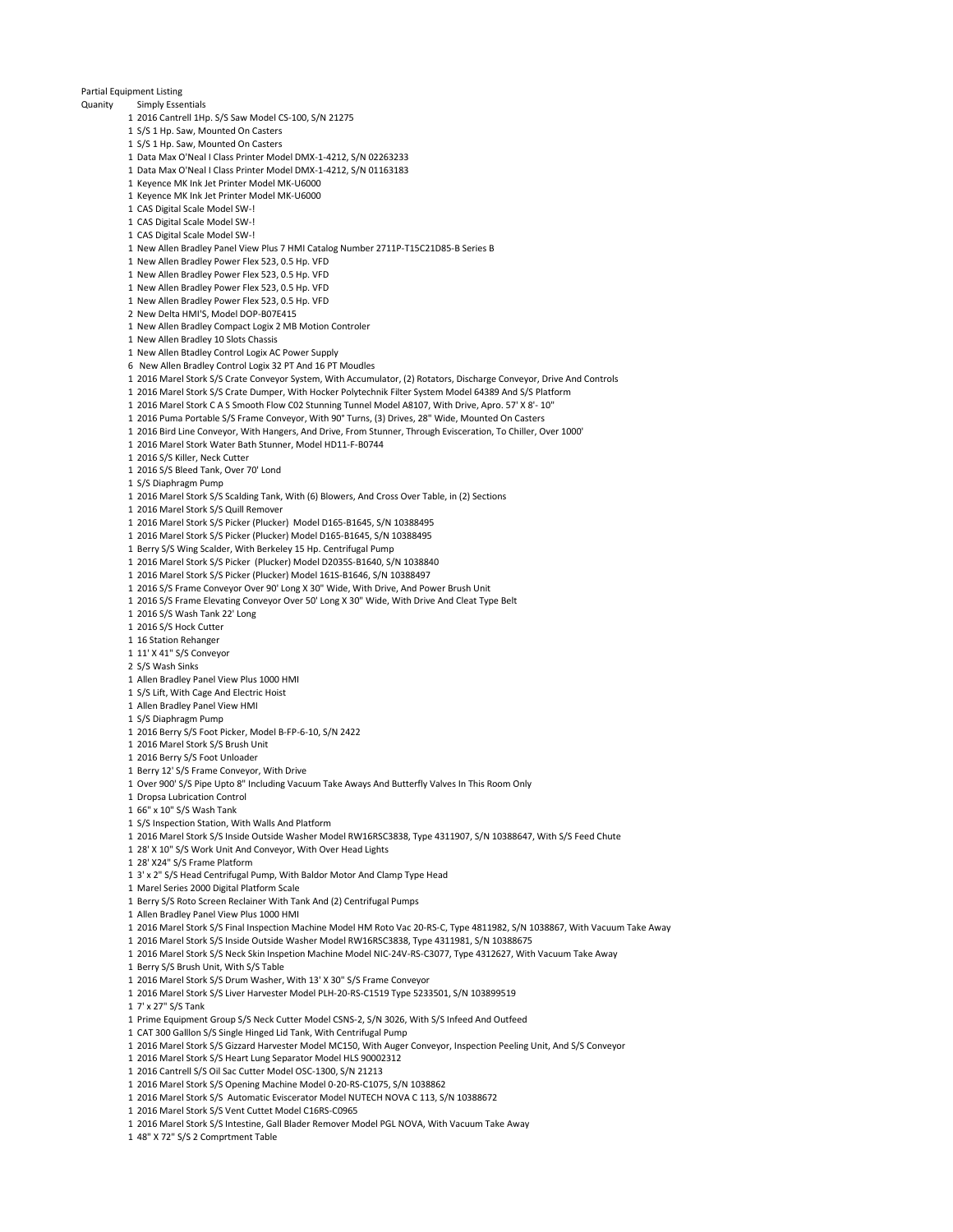- 10' X 10" S/S Wash Tank
- S/S Frame Work Platform
- Dropsa Smart Lubrication Control
- HP VC Chemical System
- HP VC Chemical System
- HP VC Chemical System
- Over 100' S/S Pipe Upto 8", With Flowverter Station, In This Room Only
- S/S Wash Sinks, (1) With Platform
- S/S Sink And Eye Wash Station
- 2 Hp. Pump
- 20" X 80' S/S Feed Pan
- Allen Bradley Compact Logix L30ER, With HMI No Cable Is Inculded
- Allen Bradley Compact Logix L32E , With (6) Power Flex 525 VFD'S And Panel View Plus 1000 HMI. No Cable Is Inculded
- Vacon VFD, Transformer, Allen Bradley Micro Logix 1200 And Schenider VFD, No Cable Is Inculded
- Schenider 24 Volt Contols, With Enclosure
- Allen Bradley 20Hp.Power Flex 70 VFD, With Enclosure, No Cable Is Inculded
- Brerner Air Curtian
- Greenheck Photohelic Meter
- Bug Zapper
- Packer Chemical Feed
- 2016 Bird Chilling Conveyor Chain, With Inline Scale. Drives S/S Support Structere, Stair, Cat Walk And Controls, 1000'S Of Feet
- Portable Foamer
- Eco Care Boot Sanitizing System
- 2016 Berry 20' S/S Tank With Agitator Model BGC 3015, S/N 2426
- 44' X 18" S/S Wash Tank
- Eco Care Boot Sanitizing System
- 16" X 101" S/S Frame Conveyor, With Drive
- 19" X 21' S/S Frame Conveyor, With Drive
- 15" X 84' S/S Frame Conveyor, With Drive
- 2016 Marel Stork S/S Rehanger
- Marel Stork Brush Unit
- S/S Wash Sink And Eye Wash Station
- S/S Wash Sink
- Gorman Rupp Super T Series 5 Hp. Pump, With Starter
- Gorman Rupp Super T Series 5 Hp. Pump, With Starter
- 2016 Lyco S/S Single Drum Screen S/N SDS-1116-8264
- 45' X 29" S/S Frane Feather Conveyor, With Drive
- 58' X 36" Cat Walk , With Stairs And Platform
- Berner Air Curtian
- 2016 Schneider PLC, With (4) Vacon VFD'S, Relays, HMI, And (2) Greenheck Photohelic Meters, And Enclosure, No Cable Is Inculded
- 2016 Allen Bradley Ether Net I/P, Relays, Safety Switch And Enclosure, No Cable Is Inculded
- 2016 Marel Read Out Control, Transformer, (6) Sew Movitrac VFD'S And Controls Used For C A S Conveyor, No Cable Is Incuided
- 2016 Allen Bradley Micro Logix 32E, With (5) Power Flex 525 VFD'S, Panel View Plus 1000 HMI, And Enclosure, No Cable Is Inculded
- 2016 Control Panel, With (20) SEW Movitrac VFD'S Transformers, PLC, Solenoids, And Enclosure, No Cable Is Inculded
- 2016 Schneider PLC, Transformer, And Conntrols, With Enclosure, No Cable Is Inclded
- 2016 Stork Digital Temperature Read Out
- 2016 Stork Control Used For Water Bath Stunner
- 2016 Allen Bradley Compact Logix L 32E PLC, With Enclosure
- 2016 Control Panel, With (24) Schneider Switches, And Enclosure, No Cable Is Inculded
- 2016 Router Rack No Cable Is Inculded
- 2017 Ingersoll Rand 150 Hp. Screw Air Compressor, Model R110i-A-125, S/N V0393U17045, With Safety Switch
- 2017 Ingersoll Rand 150 Hp. Screw Air Compressor, Model R110i-A-125, S/N V0394U17045, With Safety Switch
- 2017 Ingersoll Rand Refrigerated Air Dryer Model NVC 800 A1, S/N NCH 1016279
- 2017 Ingersoll Rand Air Trap
- 2017 Steel FAB, 155 PSI Vertical Air Receiver
- 2016 Kemco Systems S/S Hot Water System, Model TE-100, S/N 32018, With Pumps And Controls
- 2016 Kemco Systems S/S Vertical Tank And Pump System, With (2) Grundfos 40 Hp. Pumps, (2) Addition Grundfos Pumps. Centrifugal Pump And Controls
- 2016 Berry 15 Hp. Dual Hydraulic Pump System, With Intercooler
- Fresh Vac Modified Atmosphere Packaging Machine Model A 200, S/N 1607-53, With Allen Bradley Controls, And 19" X 85" Conveyor
- Fresh Vac Modified Atmosphere Packaging Machine Model A 200, S/N 1607-58, With Allen Bradley Controls, And 19" X 85" Conveyor
- Fresh Vac Modified Atmosphere Packaging Machine Model A 200, S/N 1607-57, With Allen Bradley Controls, And 19" X 85" Conveyor
- Fresh Vac Modified Atmosphere Packaging Machine Model A 200, S/N 1607-55, With Allen Bradley Controls, And 19" X 85" Conveyor
- Fresh Vac Modified Atmosphere Packaging Machine Model A 200, S/N 1607-54, With Allen Bradley Controls, And 19" X 85" Conveyor
- 
- 25" X 30' S/S Frame Conveyor, With Drive
- 25" x 32' S/S Frame 180 Degree Conveyor, With Drive
- 2016 Techik Full Digital Intelligent Metal Detector 22" X 9.5" Aperture, S/N M50160752, With Reject Conveyor
- 25" X 33' S/S Frame Conveyor, With Drive
- Reelcraft Air Hose Reel
- 2016 Marel Dual Hopper Batch Weighing And Labeiing Machine Type HOP, S/N A142382, N Max 3000, E min 10 G, Max 30 K With Data Max O' Neil Printer, And Scale 2016 Marel Dual Hopper Batch Weighing And Labeiing Machine Type HOP, S/N A142380, N Max 3000, E min 10 G, Max 30 K With Data Max O' Neil Printer, And Scale
- 
- 2016 Marel Dual Hopper Batch Weighing And Labeiing Machine Type HOP, S/N A142385, N Max 3000, E min 10 G, Max 30 K With Data Max O' Neil Printer, And Scale
- 2016 Marel Dual Hopper Batch Weighing And Labeiing Machine Type HOP, S/N A142381, N Max 3000, E min 10 G, Max 30 K With Data Max O' Neil Printer, And Scale
- 2016 Marel Dual Hopper Batch Weighing And Labeiing Machine Type HOP, S/N A142379, N Max 3000, E min 10 G, Max 30 K With Data Max O' Neil Printer, And Scale 25" x 28' S/S Frame Conveyor, With Drive
- 
- 25" Wide S/S Frame 180 Degree, S/S Frame Conveyor, With Drive OSSID Vacuum Tray Sealer, Model OST-72, S/N OSTVMAP-K16005
- 2017 Becker 25 Hp. Vacuum Pump Type U-4630SA/K
- IDFI S/S 24" X 72" 2 Lane Conveyor, With Drive
- 
- Over 25' 2 And 3 Lane Bi Level S/S Frame Conveyor, With (2) Drives, And 10" And 8" Wide Belts
- 21" X 120" S/s Frame 90 Degree (2) Lane Conveyor, With Drive
- 2016 Intralox AIM Passive Switch S/S Frame Conveyor 26" X 56"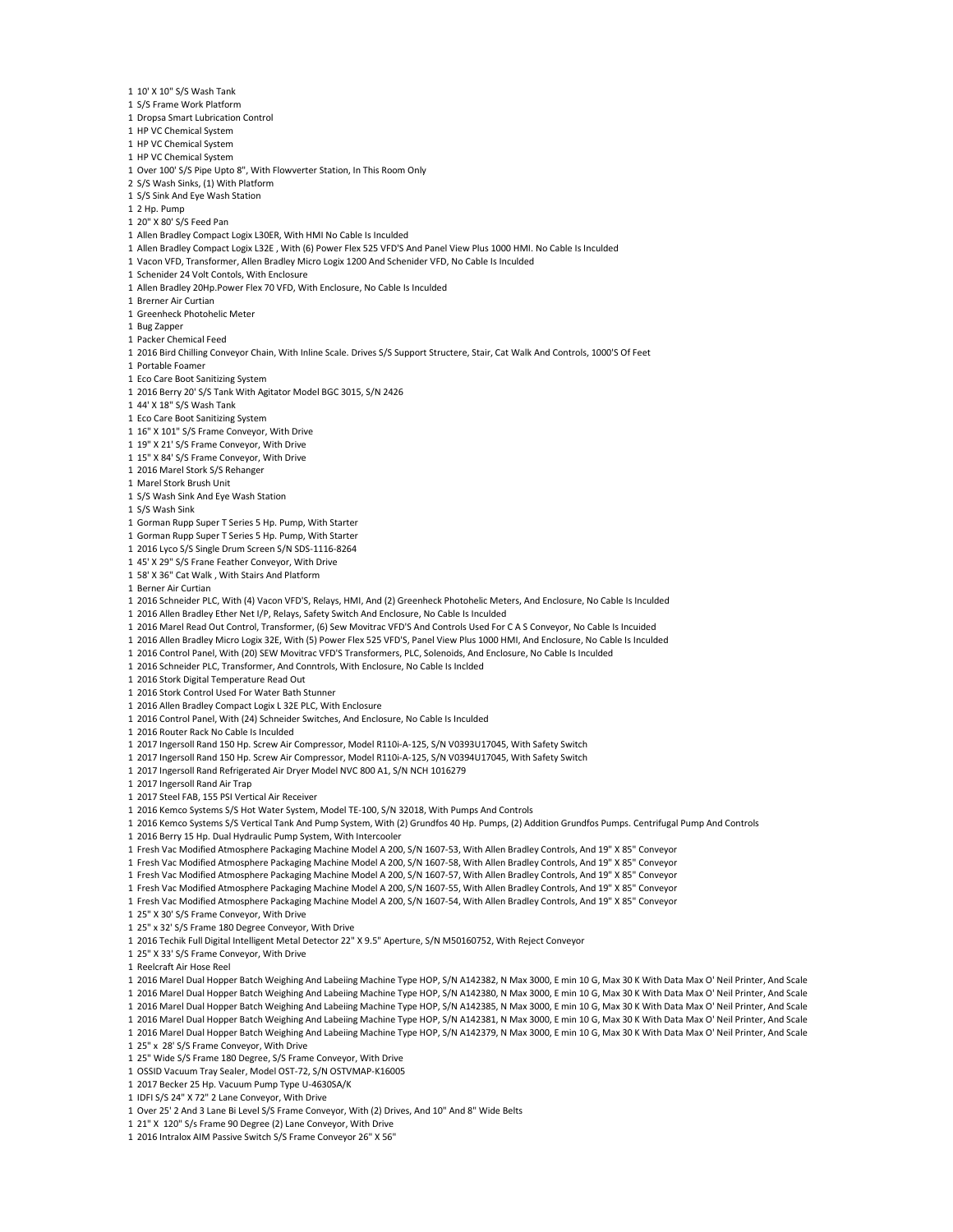- BLANK
- OSSID Vacuum Tray Sealer, Model OST-72, S/N OSTVMAP-K16004
- 2017 Becker 25 Hp. Vacuum Pump Type U-4630SA/K
- 24" X 72" S/S Frame Dual Lane Conveyor, With Drive
- Over 25' 2 And 3 Lane Bi Level S/S Frame Conveyor, With (2) Drives, And 10" And 8" Wide Belts
- 21" X 120" S/s Frame 90 Degree (2) Lane Conveyor, With Drive
- 2016 Intralox AIM Passive Switch S/S Frame Conveyor 26" X 56"
- Blank
- Blank
- OSSiID Vacuum Tray Sealer Change Parts And Componets, With Rack And Table
- S/S Cross Over Stairs
- S/S Cross Over Stairs
- OSSID Wrapper Model 750E, S/N 0600124
- 24" X 72" S/S Frame Dual Lane Conveyor, With Drive
- Over 25' 2 And 3 Lane Bi Level S/S Frame Conveyor, With (2) Drives, And 10" And 8" Wide Belts
- 21" X 120" S/s Frame 90 Degree (2) Lane Conveyor, With Drive
- S/S Passive Switch Conveyor
- Over 60' 34' To 8' Runs 7" Wide Belt, And Drive
- BLANK
- Over 70' S/S Frame Inclined (4) Lane Conveyor, With 10" Wide Cleat Type Belts, Drives, 48" To 24" Wide
- Over 50" S/S Frame Conveyor, With (2) 180 Degree Turns, 9" Wide Belt And Drive
- Large Flat Screen Monitor
- 15' Long 3 Lane S/S Frame Conveyor, With 10" Wide Belts, Drive And Platform
- 27" X 46' S/S Air Conveyor
- Over 100' S/S Frame Inclined Conveyor, From Balcony To Case Sealing, With 180 Degree Turn And Drives
- Marel Series M 6000 Touch Screen Monitors , S/N A141713, And A141709 / Scales
- 2016 IDFI 10' X 10" S/S Frame Conveyor , With Drive
- 2016 Marel S/S Wide Edge Labeler Model M360, S/N CRS0003
- 2016 Marel Weigh Price Labeler, Model WPL 9000, S/N 91265
- Cela S/S Metal Detector Model THS/21F, S/N 21600226063, With 11.5" X 3.25" Aperture
- Keyence MK Ink Jet Printer Model MK-U6000
- Marel Series M 6000 Touch Screen Monitors , S/N A141716, And A142440 / Scales
- 2016 IDFI 10' X 10" S/S Frame Conveyor , With Drive
- 2016 Marel S/S Wide Edge Labeler Model M360, S/N CRS0007
- 2016 Marel Weigh Price Labeler, Model WPL 9000, S/N 91263
- Cela S/S Metal Detector Model THS/21F, S/N 21600226064, With 11.5" X 3.25" Aperture
- Keyence MK Ink Jet Printer Model MK-U6000
- Marel Series M 6000 Touch Screen Monitors , S/N A1417161, And A141707 / Scales
- 2016 IDFI 10' X 10" S/S Frame Conveyor , With Drive
- 2016 Marel S/S Wide Edge Labeler Model M360, S/N CRS0005
- 2016 Marel Weigh Price Labeler, Model WPL 9000, S/N 91246
- Cela S/S Metal Detector Model THS/21F, S/N 21600226062, With 11.5" X 3.25" Aperture
- Keyence MK Ink Jet Printer Model MK-U6000
- Marel Series M 6000 Touch Screen Monitors , S/N A141714 And A141710 / Scales
- 2016 IDFI 10' X 10" S/S Frame Conveyor , With Drive
- 2016 Marel S/S Wide Edge Labeler Model M360, S/N CRS0004
- 2016 Marel Weigh Price Labeler, Model WPL 9000, S/N 91262
- 2016 4 Lane S/S Frame Conveyor, With 90 Degree Turn, Drive, And 7" Wide Belt, Over 40'
- 2016 IDFI S/S Frame Conveyor, With 90 Degree Turn, 7" Wide Belt, And Drive
- 4 Station S/S Cross Over Stairs
- S/S Cross Over Stairs
- Zeks Hydronix Air Dryer Model 60MPS-1000V, S/N WCH1014291
- Storage Cage, With Contents
- 2016 Thiele Tray Former, Model TF600VB, S/N TF600VB351, With Nordson Pro Blue 10 Glue Machine
- 2016 Thiele Box Former Moodel BF400VB, S/N BF400VB352, With Nordson Glue Machine
- 2016 Thiele Tray Former, Model TF400VB, S/N TF400VB188R, With Nordson Pro Blue 10 Glue Machine
- Label Storage Rack
- Heavy Duty Storage Rack
- 15 Danfoss VFD'S, With Relays, Transformers, And Enclosure, No Cable Is Included
- Allen Bradley Ether Net I/O, (5) Power Flex 523 VFD'S, Switches, Controls, And Enclosure, No Cable Is Included
- Allen Bradley Logix 32E PLC, (3) Power Flex 525 VFD'S. Panel View Plus 1000 HMI, Controls, And Enclosure, No Cable Is Included
- Modicon TSX Micro PLC, Vacon VFD, Controls, And Enclosure, No Cable Is Included
- Modicon TSX Micro PLC, Vacon VFD, Controls, And Enclosure, No Cable Is Included
- Allen Bradley Logix 32E PLC, (3) Power Flex 525 VFD'S. Panel View Plus 1000 HMI, Controls, And Enclosure, No Cable Is Included
- 2016 Stork PDS-NT Operating System Model N01-N2002-CP, No Cable Is Included
- Allen Bradley Ether Net I/P Eaton Controls, Transformers, And Controls. No Cable Is Included
- Allen Bradley Ether Net I/P, (20) Power Flex 523 VFD'S, Transformer. Controls, And Enclosure, No Cable Is Included
- Allen Bradley Power Flex 523, 20 Hp. VFD'S
- BLANK
- Allen Bradley Ether Net I/P, (8) Power Flex , Eaton, And Siemens, VFD'S, Transformers, Controls, And Enclosure, No Cable Is Included
- Allen Bradley Ether Net I/P, (8) Power Flex , And Eaton VFD'S Controls, And Enclosure, No Cable Is Included
- Allen Bradley Logix 5571 PLC, With Enclosure, No Cable Is Included
- Large Flat Screen Monitor
- Aprox. 42' X 42' S/S Mezzanine, With S/S Decking, S/S Support Structure, And Stairs
- Label Printer, With S/S Enclosure
- 35' X 18.5" S/S Frame Conveyor, With Drive
- 13' X 25" S/S Frame Conveyor, With Drive
- Marq's Top Case Sealer Model HPRSS-BB-75G-25-CRH7-AB, S/N Q16015, With Nordson Glue Machine And Allen Bradley Controls
- 25" X 10' S/S Frame Conveyor, With Drive
- 20" X 10' Roller Conveyor
- Marel 5' X 5' S/S Platform Scale, With Series M 6000 Read Out, S/N A142441, And Printer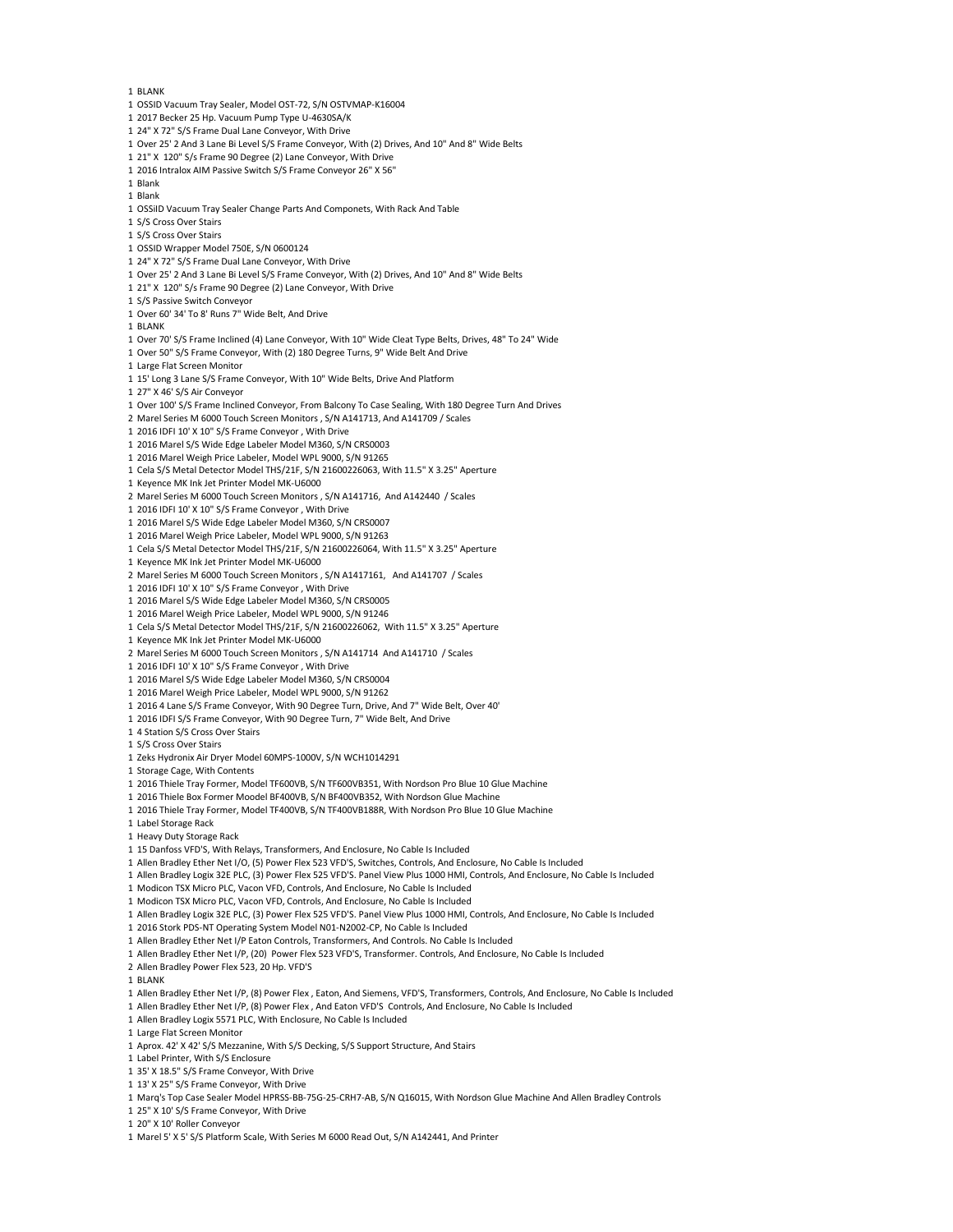- Over 100' Long X 42" Wide S/S Frame Conveyor To Spiral Freezer, With 90 Degree And 45 Degree Turns, Inclines And Declines, 5 Drives
- Spiral Freezer, 42" Wide, 9.5" Product Clearance, Wih Refrigeration Blowers
- Over 135' Long X 42" Wide S/S Frame Conveyor To Spiral Freezer, With 90 Degree And 45 Degree Turns, Inclines And Declines, 7 Drives
- Spiral Freezer, 42" Wide, 9.5" Product Clearance, Wih Refrigeration Blowers
- Tipper Tie Model TT Bags, S/N T112045
- Cryovac S/S Shrink Tunnel, Model ST101, S/N 160613084101
- 25" X 41" S/S Frame Conveyor, With Drive
- Marel S/S Digital Scale, With (2) Printers
- Marel M Series 2000 S/S Digital Scale, With Printer
- S/S Vacuum Collection Tank, With S/S Pipe, Platform And Stairs
- S/S Dumper, With Butchers Hydraulic Power Unit
- S/S Dumper, With Butchers Hydraulic Power Unit
- Over 30' S/S Inclined Conveyor, With Hopper, 18" Wide Cleat Type Belt And Drive
- Over 30' S/S Inclined Conveyor, With Hopper, 18" Wide Cleat Type Belt And Drive
- Over 40' S/S Frame Conveyor, With Dual 12" Belts And Drive
- Over 30' S/S Frame Belt Conveyor And 6' Belt Conveyor Located Over Head
- S/S Frame Platform, With Steps
- S/S Frame Platform, With Steps
- 14' X 6" S/S Frame Belt Conveyor, With Drive
- 8' X 12" S/S Frame Belt Conveyor, With Drive
- 12' X 12' S/S Frame Belt Conveyor, With Drive
- 9' X 18" S/S Frame Belt Conveyor, With Drive
- 36" X 36" S/S Table And 34" X 94" S/S Table
- S/S Platform , With Steps
- S/S Platform , With Steps
- GSE S/S Digital Scale
- 24" X 72" S/S Table
- GEN 3 S/S Sanitation Unit With Drum Screen Pump And Controls
- Over 30' S/S Frame Elevating Conveyor, With Drive And 12" Wide Cleat Type Belt
- Over 50' S/S Frame Elevating Conveyor, With Drive And 12" Wide Cleat Type Belt
- Dual Lane S/S Convayor And Work Station, With Elevating Conveyor, 12" Wide Belts, Cutting Boards, And Drive
- 15' Dual S/S Frame Elevating Conveyor, With Drive
- S/S Frame Inclined Conveyor, With Drive
- 2016 Marel S/S X Ray Metal Detector Sensorx 23, Model GR6513, S/N A138472
- 2016 Marel S/S X Ray Metal Detector Reject Unit, With Controls and Conveyor
- Over 25' S/S Frame Conveyor, With Side Conveyor, 12" Wide Belts And Drives
- 8' S/S Frame Inclined Belt Conveyor, With Cleat Type Belt And Drive
- 2016 Marel S/S X Ray Metal Detector Sensorx 23, Model GR6513, S/N A138466
- 2016 Marel S/S X Ray Metal Detector Reject Unit, With Controls and Conveyor
- Over 20' S/S Frame Elevating Conveyor, With Drive And Cleat Type Belt
- 177" X 50" S/S Frame Dual Conveyor Work Station With Cutting Boards, 12" Wide Belts And Drive
- S/S Cross Over Stairs
- S/S Cross Over Stairs
- 2016 Cantrell Dual Station Wings Processing Station, With S/S Conveyor, 14' X 7' S/S Platform. With Stairs
- 2016 Cantrell Chain Conveyor System From Chill Room Through Final Processing, With 180 Degree, 90 Degree Turns And Drive
- 13' S/S Frame Elevating Conveyor, With 22" Cleat Type Belt And Drive
- Over 35' S/S Frame Elevating Conveyor, With 11" Wide Belt, And Drive
- Over 30' S/S Frame Elevating And Declineing Conveyor, With 10" Wide Belt, And Drive
- 48" X 28' S/S Work Station, With 12" Wide Belt, Drive, And Cutting Board.
- 66" X 12" S/S Frame Conveyor, With Drive
- 1 2016 Marel S/S Metal Detector Sensorx 301 Model GR6511, S/N A184929
- 19" X 164" S/S Frame Belt Conveyor, With Drive
- Food Mate Dual Station S/S Processing Unit
- 14' X 16" S/S Frame Elevating Conveyor, With Cleat Type Belt And Drive
- 14' X 16" S/S Frame Elevating Conveyor, With Cleat Type Belt And Drive
- 2 Sections Over 25' S/S Frame Belt Conveyor, With Drives Located Over Head
- 15' S/S Frame Elevating Conveyor, With Dip Tank, 2 Hp. Centrifugal Pump, S/S Clamp Type Head And Fittings, 12" Wide Belt
- 15' S/S Frame Elevating Conveyor, With Dip Tank, 2 Hp. Centrifugal Pump, S/S Clamp Type Head And Fittings, 12" Wide Belt
- Berry S/S Chopper, With Conveyor
- S/S Hopper, With 6" S/S Pipe
- 2016 Marel S/S Skinning Machine Model SK14-410
- S/S Breast Processing Station, With Side Skinners, (2) Hanging Stations, Conveyor, And Controls Mounted On S/S Frame
- 2016 Marel S/S Drumstick Module Model NP-XTHSH2404, S/N 10388494, With Conveyor
- 2016 Marel S/S Drumstick Module Model NP-XTHSH2404, S/N 10388493, With Conveyor
- S/S Vacuum Take Away, With Gate Valve And S/S Pipe
- 96" X 10" S/S Frame Elevating Conveyor, With Drive
- Dropsa Smart Lubrication Control
- 
- Dropsa Smart Lubrication Control
- 30' X 30" S/S Frame Elevating Conveyor, With Dual Belts And Drive
- 2016 Marel S/S Split Cutting Module, With Saw
- Allen Bradley Panel View HMI
- 2016 Marel S/S Split Cutting Module, With Saw
- 2016 Marel S/S Split Cutting Modules, With (4) Saws
- 2017 Marel S/S Automatic Leg Cutting Module, Model JLR-NT, S/N 10393087, With Conveyor
- Marel S/S Automatic Leg Cutting Module
- 18' X 22" S/S Frame Elevating Conveyor, With Drive
- 2016 Marel S/S Cutting Module
- 2016 Marel S/S Cutting Module
- BLANK
- BLANK
- 
- 19" X 105" S/S Frame Roller Conveyor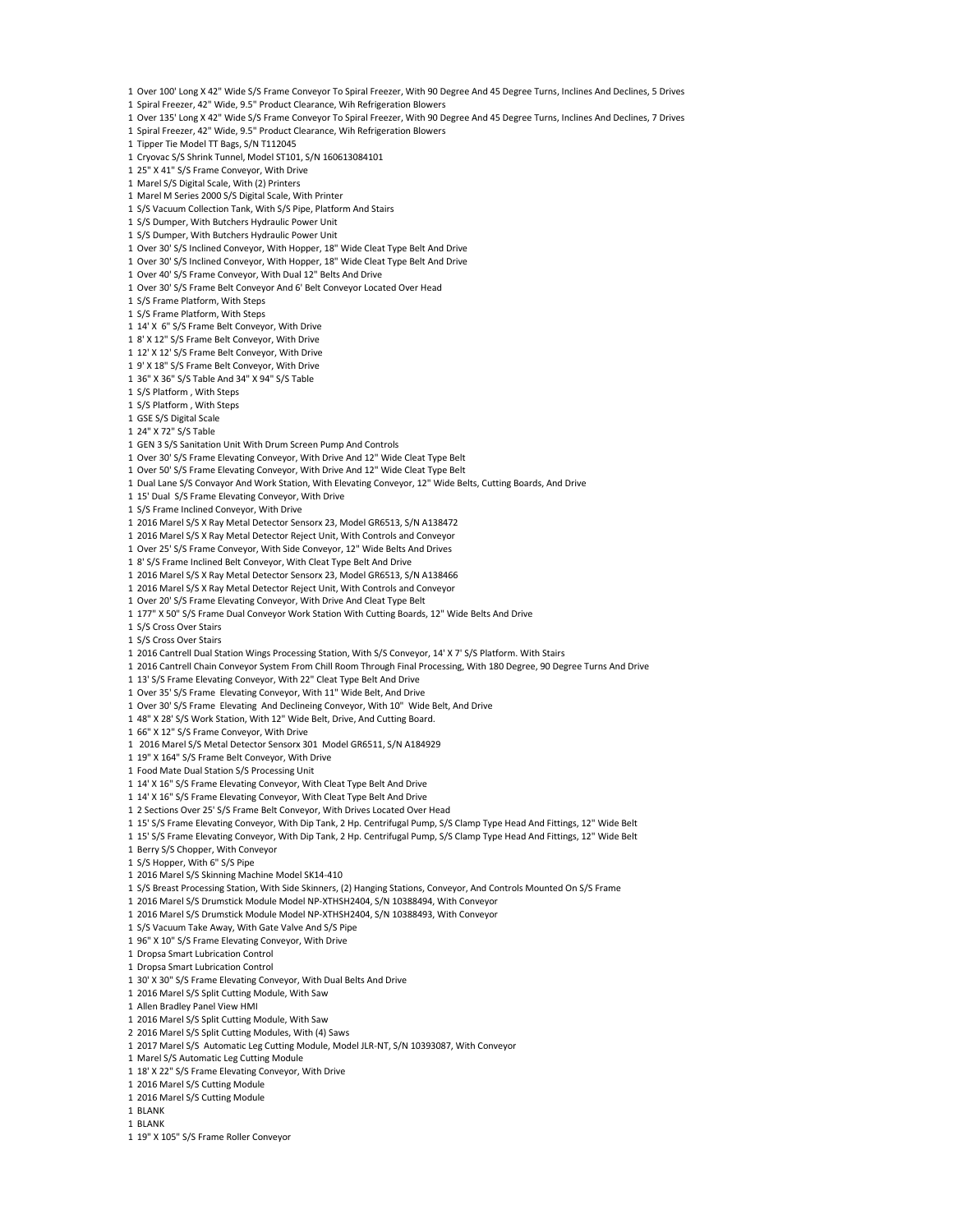- S/S Tables And Stairs
- 65" X 8.5 " S/S Conveyor Section, With Table
- 24" X 84" S/S Frame Power Belt Conveyor, With Drive
- 2 Compartment Wash Table
- 2016 Dual Renang Station , With S/S Platform And Conveyors
- 2016 Chain Conveyor System Oner 400' Located In Processing Room, With Plastic Hangers And 90 Degree Turns
- Half Saws, With S/S Support Structure
- Half Saws, With S/S Support Structure
- Half Saws, With S/S Support Structure
- Half Saws, With S/S Support Structure
- 13" X 20' S/S Frame Conveyor, With Drive
- 13" X 25' S/S Frame Conveyor, With Drive
- S/S Wing Feeder
- S/S Wing Feeder
- 30' S/S Bird Conveyor, With Drive
- 40" X 90" S/S Frame Platform, With Steps
- 4-" X 70" S/S Table And 35" X 24" S/S Table
- S/S Sink And Eye Wash Station
- Stork Digital Read Outs
- Cardinal Storm S/S Digital Scale
- Eco Care Boot Sanitizing System
- Eco Care Boot Sanitizing System
- Eco Care Boot Sanitizing System
- 38" X 60" S/S Wash Tank
- Sani Lav 5 Spout S/S Wash Sink 99" Long
- Sani Lav 5 Spout S/S Wash Sink 99" Long
- Superior Boiler Model 6-X-2000, S/N 12176, 16,000 BTU Per Hour
- Superior Condensate Return Feed Water System, With 2 Pumps, And 3 Chemical Feed Pumps
- Kinetico 2 Tank Water Softener
- 1 Nalco Tasar 3D Chemical Feed System
- 
- Allen Bradley Model 2100, 600/300 Amp MCC, With 29 Disconnects No Cable Is Included
- S/S Table, Chemical Feed Pump, Meters, Test Kits And Locker
- S/S Chop Saw
- Steel Work Table, Heaters, Fans, Carts, And Coolers
- Pick Steam Water Heater, With Back Flow Preventer
- Nash Vacuum Pump Model 43SX030W9K0A0, 1750 RPM
- 2016 GEA 300 Hp. Screw Ammonia Compressor. Model FES-ZR-230S-28, S/N Z0857, With WEG Soft Starter, Model SSW07, 2.2 Hrs. Run Time
- 2016 GEA 300 Hp. Screw Ammonia Compressor. Model FES-ZR-230S-28, S/N Z0856, With WEG Soft Starter, Model SSW07, 284 Hrs. Run Time
- M And M Refrigeration 300 Hp. Screw Ammonia Compressor Model 255B, S/N 5344, With WEG Soft Starter Model SSW07
- M and M Refrigeration 350 Hp. Screw Ammonia Compressor Model 2015DUR3V0F0EM0010, S/N DQDA0013-00, With WEG Soft Starter SSW07
- M And M Refrigeration 300 Hp. Screw Ammonia Compressor Model 255B, S/N 5401, With WEG Soft Starter Model SSW07
- M And M Refigeration 250 Hp. Screw Ammonia Compressor Model 2105DUR3VOE, S/N 91HB001210, With Square D Starter
- M And M Refigeration Screw Ammonia Compressor Model 2105DUR3VOFOEMOO!O S/N DRD-A0022-00, With WEG Model SSW07, Soft Starter, And Updated Controls
- RVS Ammonia Circulating System, Pumps Updated 2016
- Freezing Equipment Ammonia Circulating System, With Pumps And Updated Controls
- 2016 RVS Ammonia Accumulator S/N 1SF-17654A-001, With E-CUBE Micro Systems Controls
- Industrial Services 250 PSI Horizontal Ammonia Receiver
- Hansen Ammonia Auto Purger Plus
- BAC Evaporative Condenser
- Frick Evaporative Condenser Model LP-2-1212-447, S/N U122283501-01
- Evapco Evaporative Condeser
- Square D Model 6 MCC, With 23 Disconnects No Cable Is Included
- 3 Fan Ammonia Blower
- 
- 3 Fan Ammonia Blowers
- Krack 5 Fan Ammonia Blower
- Krack 5 Fan Ammonia Blower
- 2016 Thermofin 4 Fan Ammonia Blowers, With S/S Coils
- 2016 Thermofin 4 Fan Ammonia Blowers, With S/S Coils
- 2016 Thermofin 4 Fan Ammonia Blowers, With S/S Coils
- 2016 Thermofin 4 Fan Ammonia Blowers, With S/S Coils
- DAF Waste Water Treatment Skimmer Tank, With 30 Hp. Ring Vacuum Pump, And Holding Tube
- DAF Waste Water Treatment Skimmer Tank, With 30 Hp. Ring Vacuum Pump, And Holding Tube
- 3" Diaphragm Pump
- Skid Mounted Pumps With Safety Switches
- Liberty Feed Pumps, With Leeson Speed Controls
- 450 Gallon Vertical Plastic Tanks
- Excell Chemical Feed Pump
- Nelco S/S Tank With Chemical Feed Pump
- 
- Allen Bradley SLC 500 PLC
- Steel Platform Catwalk And Stairs
- Nash 150 Hp. Vacuum Pump Size CL2002, With Receiver
- Nash 150 Hp. Vacuum Pump, With S/S Receiver
- S/S Vacuun Dump Tank
- S/S Vacuum Dump Tank
- S/S Vacuum Dump Tank
- S/S Vacuum Dump Tank
- Vertical Air Receiver
- S/S Screens
- 75 Hp. Vacuum Pump, With Receiver
- Pro Minent Sigma Feed Pump
- 8" S/S Pipe With Butterfly Valve In This Room Only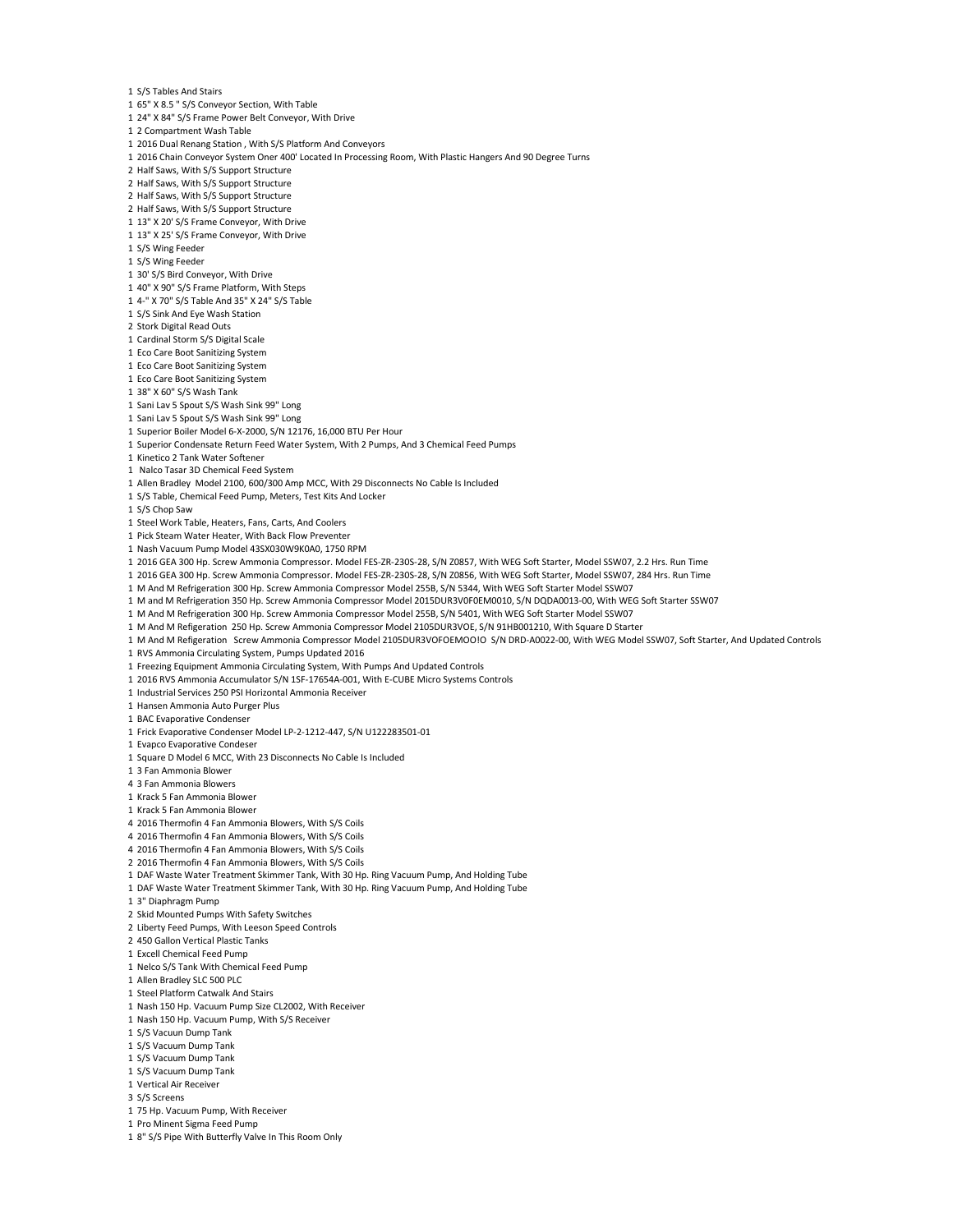- S/S Rotary Screen
- Gorman Rupp 15 Hp. Super T Series Pump
- Gorman Rupp 15 Hp. Super T Series Pump
- Gorman Rupp 15 Hp. Super T Series Pump
- 6" S/S Pipe Valves And Traps In This Room Only
- S/S Frame Conveyor, With Drive Pump Control Station, With Switches
- 
- 2 Diaphragm Pumps And Componets
- ISCO Waste Water Sampler Model 5800 ISCO Ultrasonic Flow Transmiter Model 3010
- Ladder And Shop Vacuum
- 
- Hose Reel
- Gamma X Chemical Feed Pump
- Chemical Feed Pump
- Entro Dynamic Fluid Control
- Motors, And Electrical Componets, With Cabinet
- S/S Top Work Table And Vise
- Fan And Air Curtian
- Phoenix Air Systems Air Handler
- True Honer S/S Honer Model HR8
- S/S Saw Blades 14" To 4"
- True Hone Honer Model HCA, S/N 233983
- Socket Sets, Combination Wrenches, Allen Keys, And Drils, With S/S Top Table
- Hammers, Combination Wrenches, Gear Puller, And Pipe Wrench, With Table
- Plastic Wrist Guards And Bins
- Bettcher Air Shears, With Portable Tool Box
- Double End Grinder, Sissors, And S/S Table
- Knife Sharping Fixture
- Coplaynorthstar Weider Model LTS160-DC
- 
- (2) Cabinets, With Contents, Tool Boxes And Sharpener Wheels Advance Tabco 2 Bowl S/S Sink , With Back Splash, 24" X 72"
- S/S Table, With Vise And Cart
- 
- Whizard 6500 RPM Quantum Trimmers
- Dewalt Portable Band Saw, Grinder, Lube Gun, And Saw, With Table
- Duralast 3 Ton Hydraulic Floor Jack
- Mops, Buckets, And Vacuum
- Jet Pedestal Drill Press, With Vise
- Pipe Stands
- Sterling, And Baldor 2 Hp. And 1 Hp. Motors, (4) S/S Clad
- Gast .75 Hp. Vacuum Pump Model 0823
- Electrical Componets, Hardware And Cable
- Datamax -O'Neil M Class Mark II Printer
- Rice Lake S/S Digital Over Under Scale
- Cardinal Storm S/S Digital Scale 100 Lbs. Capacity
- 6" To 2" S/S Clamps
- Load Straps
- Air Hose Cable And Shackles
- Craftsman Tool Box
- 
- Westward Hydraulic Ram System Kit
- Extension Cords, Weld Rod, Hardware, And Impact Gun
- Melton Glue Machine
- Ridgid Tri Stand Model 450
- Sunex Double End Grinder Model 5002A
- US General Portable Tool Box, With Pipe Wrench, Conduit Bender, Chain Fall, And Lube Guns
- S/S Table Fan, And Cable
- Intralox Conveyor And Componets
- Shovles, Rakes. And Brooms
- 2 Wheel Hand Trucks
- 3 Lockers
- Heavy Duty Cable, With Reel
- New .5" ID, 300 PSI Hose
- Safety Belts
- Ridgid 5 Hp. Shop Vacuum
- Hard Hats
- Entry Control System
- Delta Type DLTAD730PVT200DUDC130ENO Chemical Feed Pumps
- Delta Type DLTAD730PVT200DUDC130ENO Chemical Feed Pumps
- Delta Type DLTAD730PVT200DUDC130ENO Chemical Feed Pumps
- Delta Type DLTAD730PVT200DUDC130ENO Chemical Feed Pumps
- Delta Type DLTAD730PVT200DUDC130ENO Chemical Feed Pumps
- IM Flow Meters Model SM8601
- 
- Diaphragm Pumps And (1) Contaiment
- S/S Portable Foammer Tank
- Gamma X Chemical Feed Pump
- Chemical Contaiments And Spill Kit
- Delta Type DLTAD730PVT200DUDC130ENO Chemical Feed Pumps, With Flow Meter
- S/S Wash Sink
- Condor S/S Eye Wash Station
- Chemical Feed System, With Pump
- Storage Cabinet, Locker, Wire Rack, Table And Chairs
- Global Fans